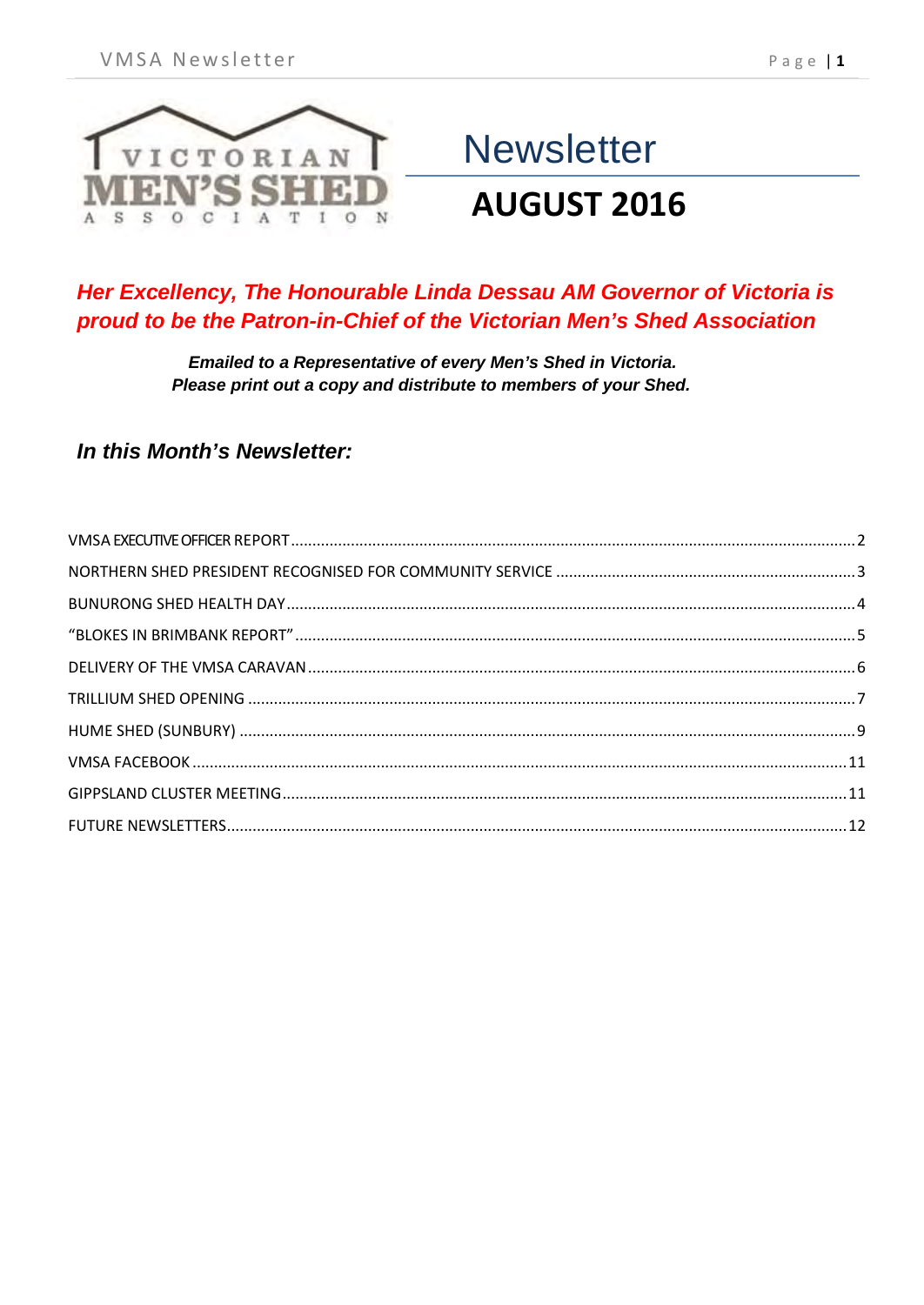# <span id="page-1-0"></span>**VMSA EXECUTIVE OFFICER REPORT**

It has been another busy month around sheds in Victoria.

The newest shed opened in Mickleham on the Trillium Estate sponsored by the developer Villawood Properties. The Northern shed in Craigieburn has provided a lot of time and effort in assisting the shed get started. It is wonderful to see companies such as Villawood Properties recognise the importance of Men's Sheds in building communities.

The VMSA would like to thank OZITO TOOLS who have supplied brand new tools and equipment for donation to sheds around Victoria. The Joe White Trust is a philanthropic organisation which has donated funds to purchase Defibrillators for Men's Sheds. The new defibrillators will be presented at the VMSA AGM in Moolap on October 14<sup>th</sup>.

The VMSA has been hosting briefing sessions on the new By-Laws of the Australian Men's Shed Association. It is important all sheds who are members of AMSA are fully informed and aware of the ramifications of these By-Laws, for both your shed and for the Victorian Men's Shed Association". The VMSA is keen to receive feedback and opinions of sheds on these matters to guide us on how we should represent your interests. An electronic copy can be found on the AMSA website at <http://mensshed.org/amsa-membership-by-laws-2016/>.

Congratulations to Tom Rolls President of the Northern Men's Shed on his Citizenship Award for services to the Country Fire Authority and Men's Sheds.

It was a pleasure to attend the launch of the Brimbank Men's Health & Wellbeing Needs Community Consultation & Discussion Paper. It is the  $2^{nd}$  stage of important research in to men's health in the Western Suburbs. Brimbank Shed coordinator Anthony Lai and Matt Corbett of the Brimbank Men's Health Network have produced an inspiring and professional paper that is well worth using as a community resource.

#### **The next VMSA Gathering will be held on**

• **Oct 14th 2016 in Geelong area.** 

**9.30 for a 10 am start at the Club Italia at Moolap**

**515 Bellarine Hwy, Moolap VIC 3221** 

**VMSA will conduct the Annual general Meeting at 3pm**



**VMSA Executive Officer.**

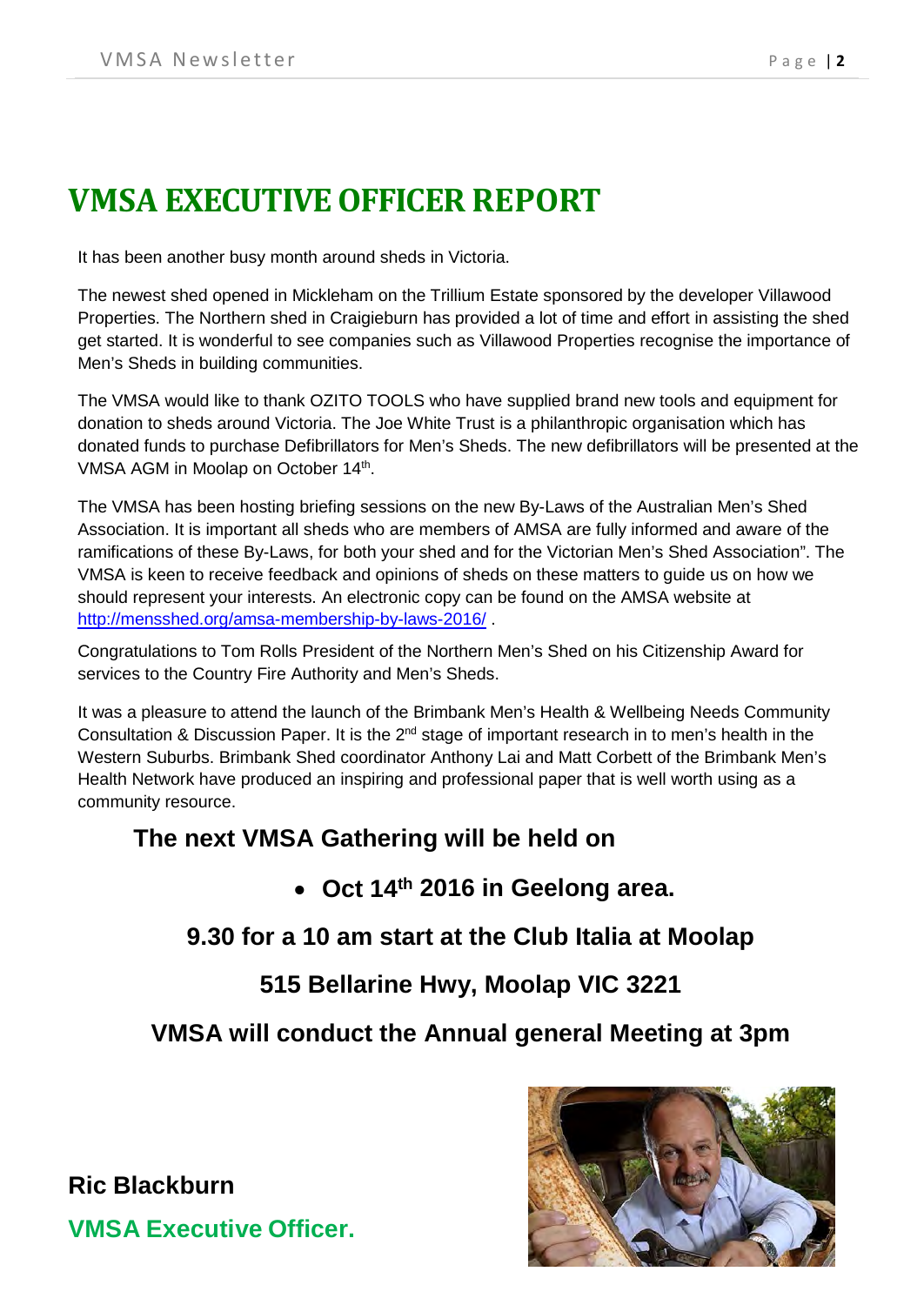# <span id="page-2-0"></span>**NORTHERN SHED PRESIDENT RECOGNISED FOR COMMUNITY SERVICE**



CRAIGIEBURN'S **Tom Rolls** has been recognised for decades of service to the community after receiving a **Citizen of the Month** award from Hume Council.

Hume councillor Drew Jessop nominated Mr Rolls for his almost 40- year involvement with the **CFA** and the

**Northern Men's Shed**, in addition to helping raise money for various community initiatives such as the Craigieburn War Memorial Project.

Among his many achievements, Mr Rolls is a life member of the Craigieburn Fire Brigade and has a 35year longservice medal from the CFA.

In addition, Mr Rolls has received a national medal for police and emergency services and a national emergency medal for assisting during the Black Saturday bushfires of 2009.

Hume mayor Helen Patsikatheodorou said Mr Rolls' commitment made him a "valued member of the Hume community".

Mr Rolls said he was flattered by the council accolade. "I'm very proud. You don't hear about that often, about people being recognised by the council," he said.

Mr Rolls said his present passion was finding a permanent home for the Northern Men's Shed.

The shed, which has around 19 members, has been operating out of a garage at Mr Rolls' Craigieburn home since becoming incorporated in 2013.

Before each meeting, Mr Rolls and the other men move out a variety of machinery and equipment to make room for Men's Shed activities.

"We can fit in around eight or nine members, it depends what we move out first," Mr Rolls said.

Membership of the shed has been capped due to a lack of room.

Mr Rolls said the council had found two potential sites for the group but both were unsuitable to use as a Men's

Shed. Instead, the group hopes to lease an abandoned netball court at DS Aitken Reserve to build a shed on, but is waiting upon a council response on the matter.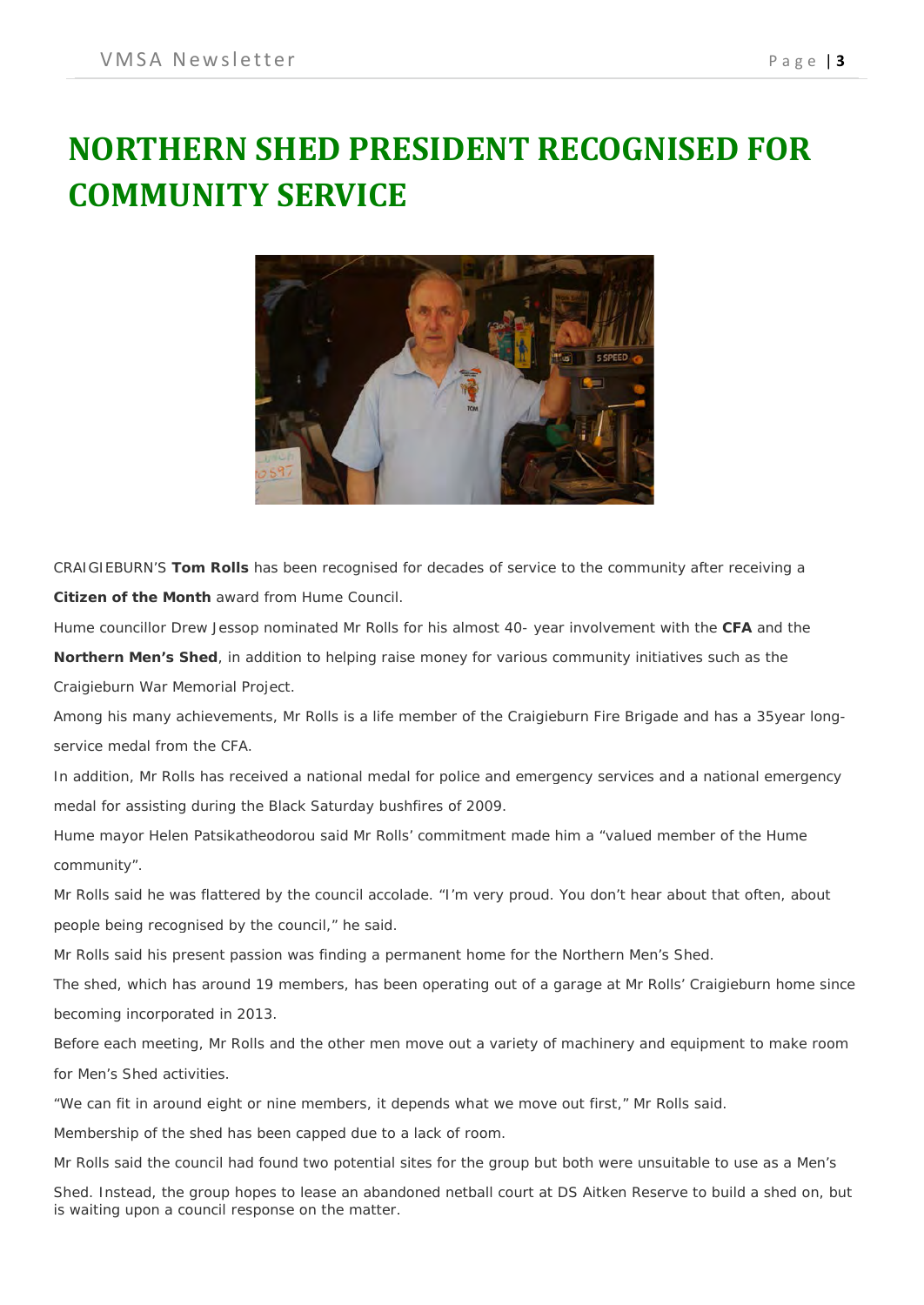# <span id="page-3-0"></span>**BUNURONG SHED HEALTH DAY**

|                                                    |                                                                                                                                                                                                                                                          | Men's Health Day<br>West Gippsland Men's Shed Cluster<br><b>Bunurong Men's Shed</b><br>12-26 Eagle Drive Pakenham                                                                                                                                                                                                                                                                                                 | NNER |
|----------------------------------------------------|----------------------------------------------------------------------------------------------------------------------------------------------------------------------------------------------------------------------------------------------------------|-------------------------------------------------------------------------------------------------------------------------------------------------------------------------------------------------------------------------------------------------------------------------------------------------------------------------------------------------------------------------------------------------------------------|------|
|                                                    |                                                                                                                                                                                                                                                          | Schedule of events<br>Thursday 8th September 2016                                                                                                                                                                                                                                                                                                                                                                 |      |
| 10.00                                              | Coffee and Tea.                                                                                                                                                                                                                                          | Served in the main meeting room and available all day.                                                                                                                                                                                                                                                                                                                                                            |      |
| 10.30                                              | Welcome, explanation of program.                                                                                                                                                                                                                         | 10.30 to 2.00 Men wanting to book private or group sessions with Health Care professionals please<br>see nursing staff at desk located in the main meeting hall.                                                                                                                                                                                                                                                  |      |
| 10.35<br>11.05<br>11.20<br>11.30<br>12:00<br>12.30 | Main meeting room for:                                                                                                                                                                                                                                   | Wellbeing presentation by Michael Jaurigue Physiotherapist.<br>Hearing Modifications presentation by Lauren Gray, Australian Hearing.<br>Daily Living aids display by Lauren Elsaman, Ocupational Therapist.<br>Nutrition presentation by Sara Quong, Dietician.<br>Ageing positively. An explanation of the Federal Home Care Package by John Doutch.<br>Lunch provided by Pakenham Country Woman's Association. |      |
|                                                    | 1.00 to 4.00 Private rooms near main meeting room for<br>Personal and group sessions for Elton Medell, Podlatrist and any Health Care<br>Professional mentioned above.<br>Personal visits to Australian Hearing in special van located in main car park. |                                                                                                                                                                                                                                                                                                                                                                                                                   |      |
| 1.00 to 4.00<br>1.00 to 4.00                       |                                                                                                                                                                                                                                                          | Visits to Bunurong Mens Shed (book with Les, President Bunurong Men's Shed),<br>Visits through Meadowvale Village (book at main office).                                                                                                                                                                                                                                                                          |      |
| Arriving by bus<br>Arriving by car                 |                                                                                                                                                                                                                                                          | There is a bus stop outside Meadowvale village. Request driver to stop at 12-26 Eagle Drive.<br>There is limited parking within the village. Please respect pedestrians observe the speed<br>limit and any parking restrictions. There is ample parking on both sides of Eagle Drive.<br>If walking is not your thing there will be a complimentary "golf buggy" ride departing from                              |      |

### **Linton Shed receives a new Compound Saw from Ozito**



David George, Secretary of the Linton and District Men's Shed Inc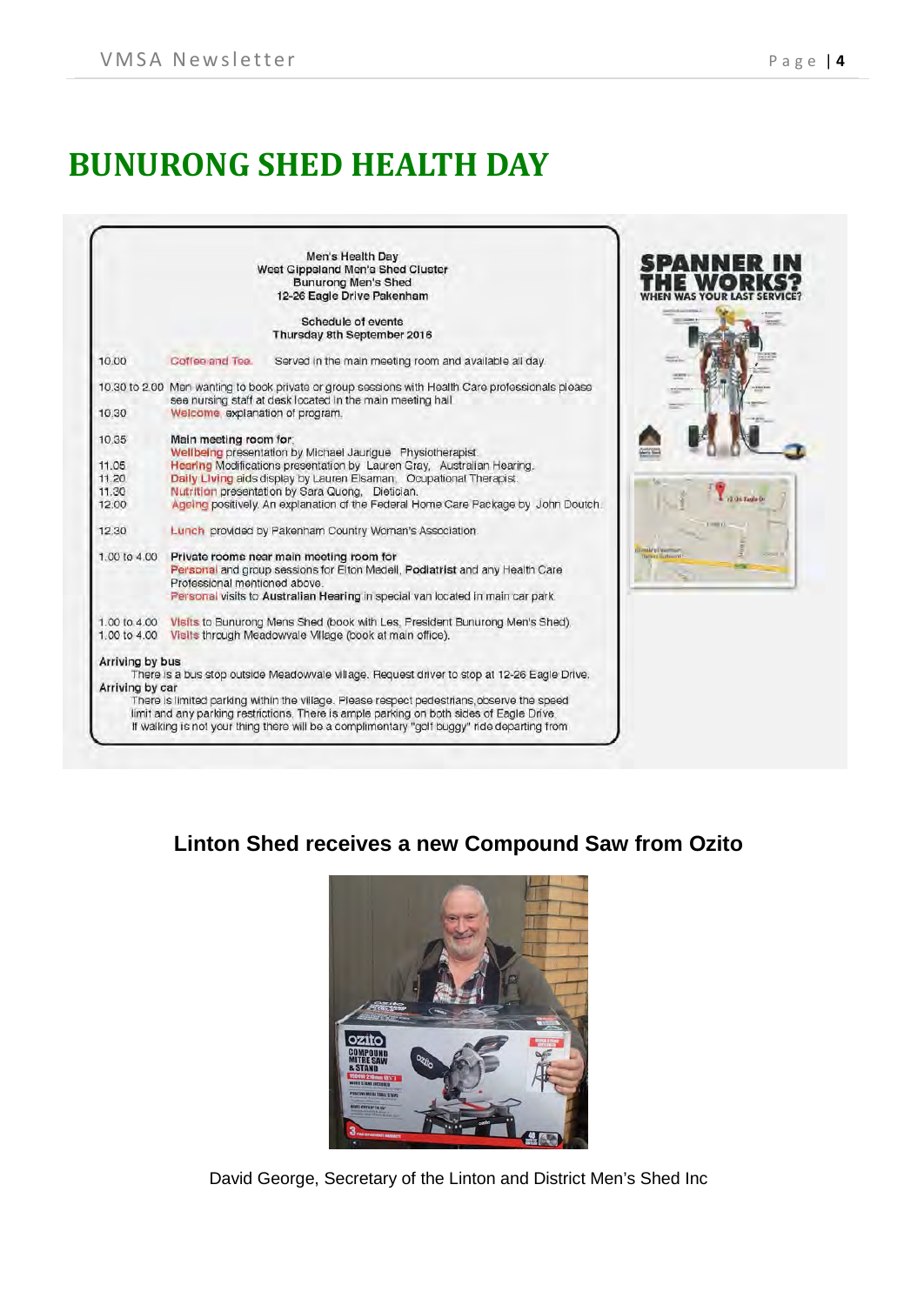# <span id="page-4-0"></span>**"BLOKES IN BRIMBANK REPORT"**

# *"Blokes in Brimbank Report Launch"*

Brimbank Men's Health & Wellbeing Needs Community Consultation & Discussion Paper



(Authors) Anthony Lai: Lentara UnitingCare (Pictured above)

Matt Corbett: Melton - Brimbank Men's Health Network.

*As a result, of the 4.5 million Australian men aged between 30 and 65, just four in 10 are satisfied with how much they feel like a member of the community and less than two-thirds are satisfied with the quality of their relationships. Similarly, one in four, or 1.1 million men, have few or no social connections…." The Men's Social Connectedness Report – Beyond Blue, Dec 2014*

> *This a partnership initiative of Lentara UnitingCare – Sunshine Mission and Melton & Brimbank Mens Health Network.*

> > **Copy of report available on VMSA PUBLIC NOTICES FACEBOOK Page***.*



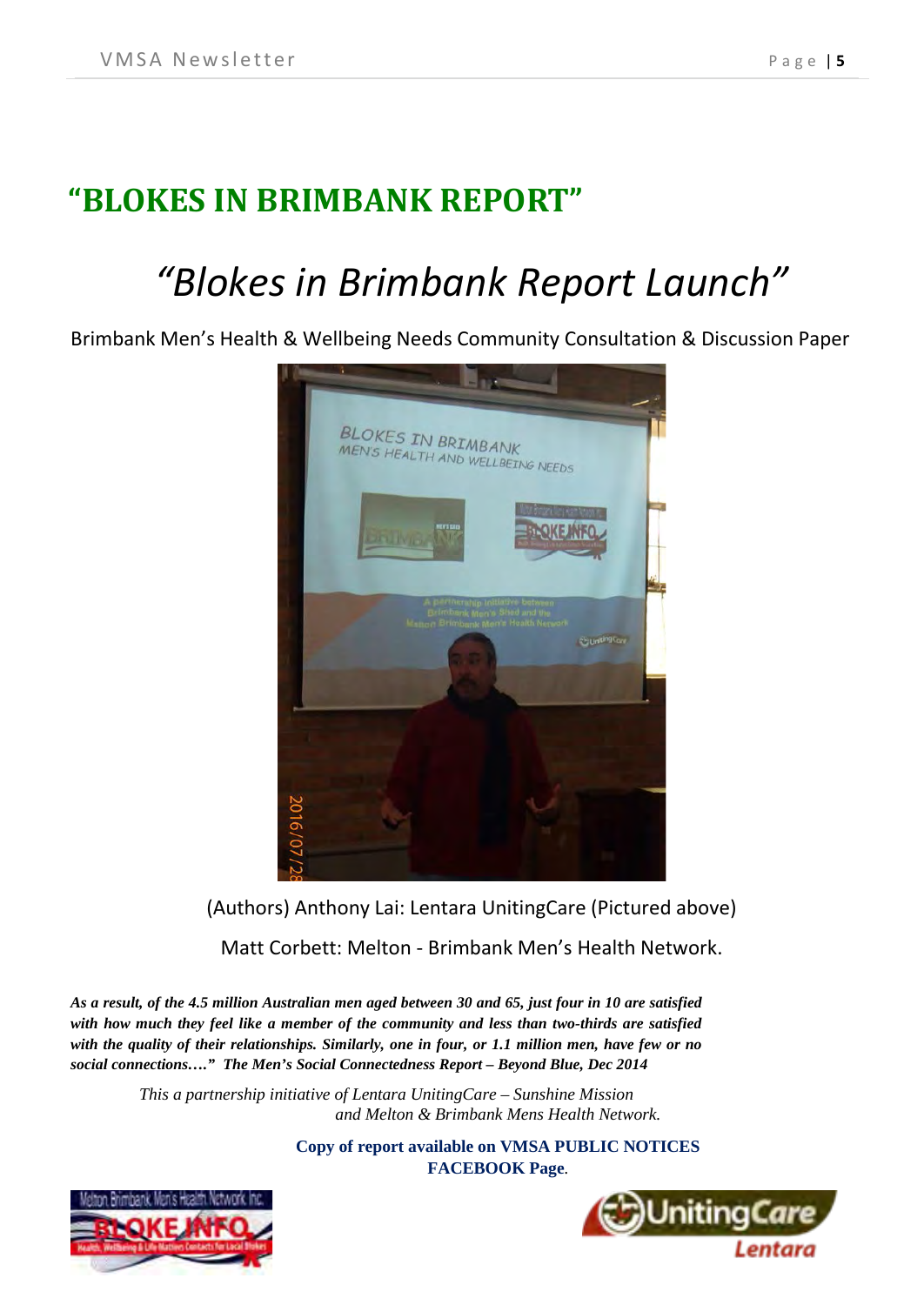## <span id="page-5-0"></span>**DELIVERY OF THE VMSA CARAVAN**



VMSA President Phil Keily and Vice President Lindsay Oates accepting our rebuilt caravan.

Envision Employment Services, Work for the Dole program rebuilt a caravan for use by the VMSA.

The VMSA will use the caravan in promotion of Men's Sheds and Men's Health and other activities. The caravan will be fitted out with training aids and will be available as a training and meeting resource around the state.

The Victorian Member for Dandenong, Gabrielle Williams was on hand to congratulate both organisations on this wonderful community project.

The VMSA wishes to thank the Staff and participants of Envision Employment Services for their hard work and creative efforts in converting the caravan into a community resource for the VMSA.

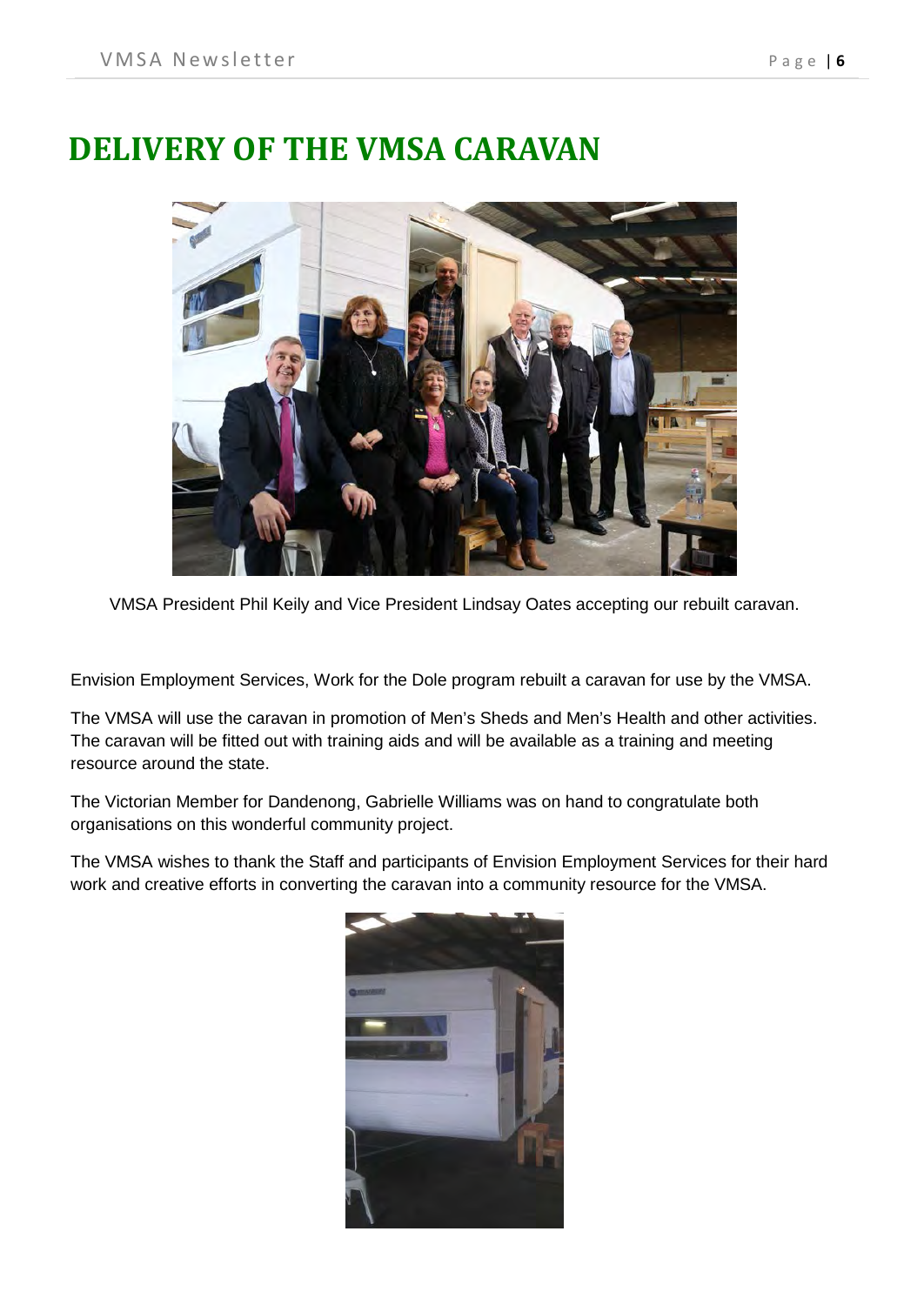# <span id="page-6-0"></span>**TRILLIUM SHED OPENING**



Tom Rolls Northern Shed President, Piotr Rutkowski Villawood Properties Manager and Ric Blackburn

Villawood Properties have sponsored the Trillium Men's Shed on their new estate in Mickleham.

Tom Rolls and the Northern Men's Shed have taken the new shed under their wing and provided heaps of support and advice for the Trillium group. This new shed has great facilities and is adjacent to the community garden and the Sports and Function Centre.

It was great to see a company like Villawood Properties recognise the provision of services such as a Men's Shed will assist in creating a sense of community within the new estate.

It is particularly pleasing to see the mateship displayed by Northern Shed in helping another shed get up and going.



Northern Shed members demonstrating their handiwork.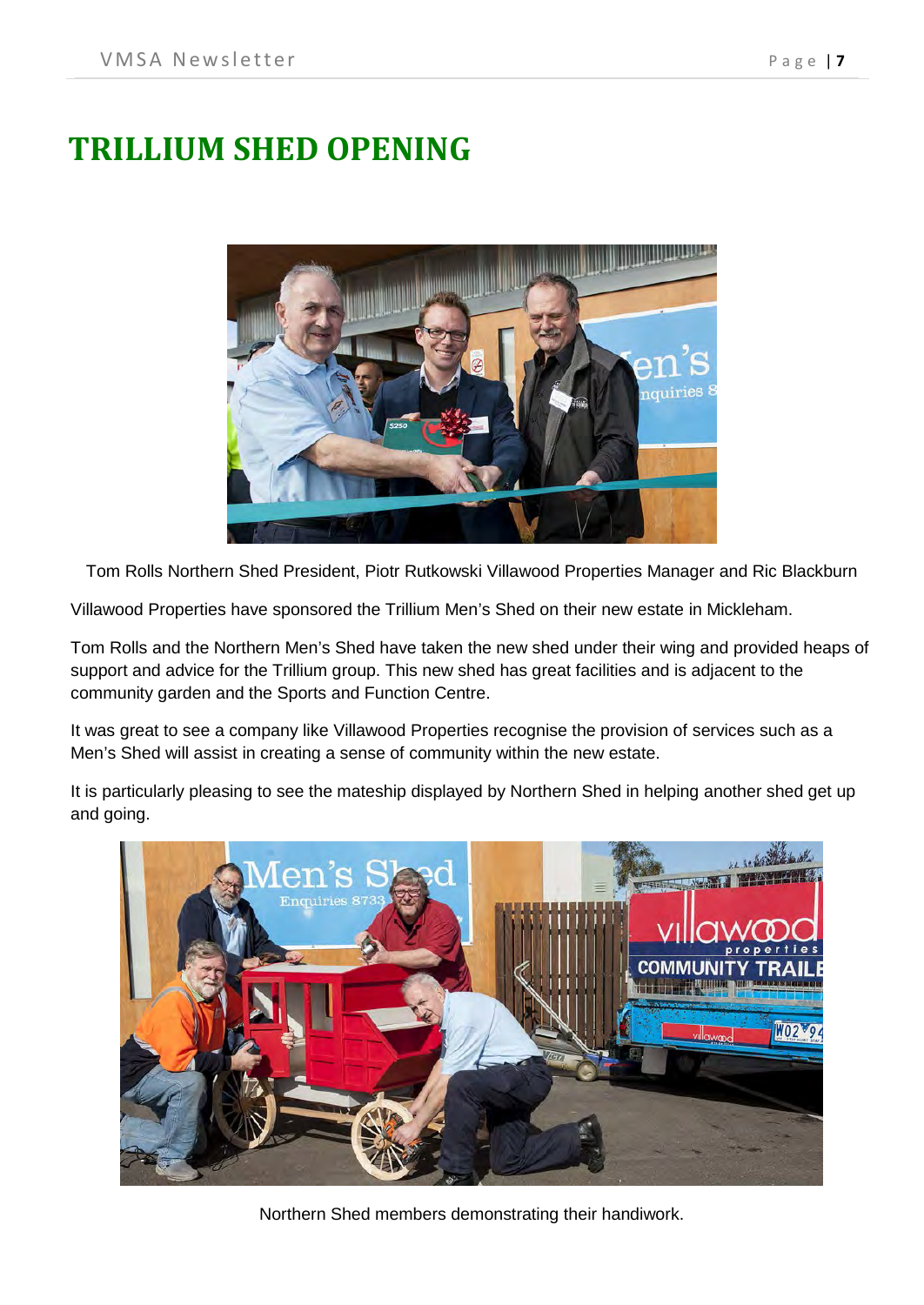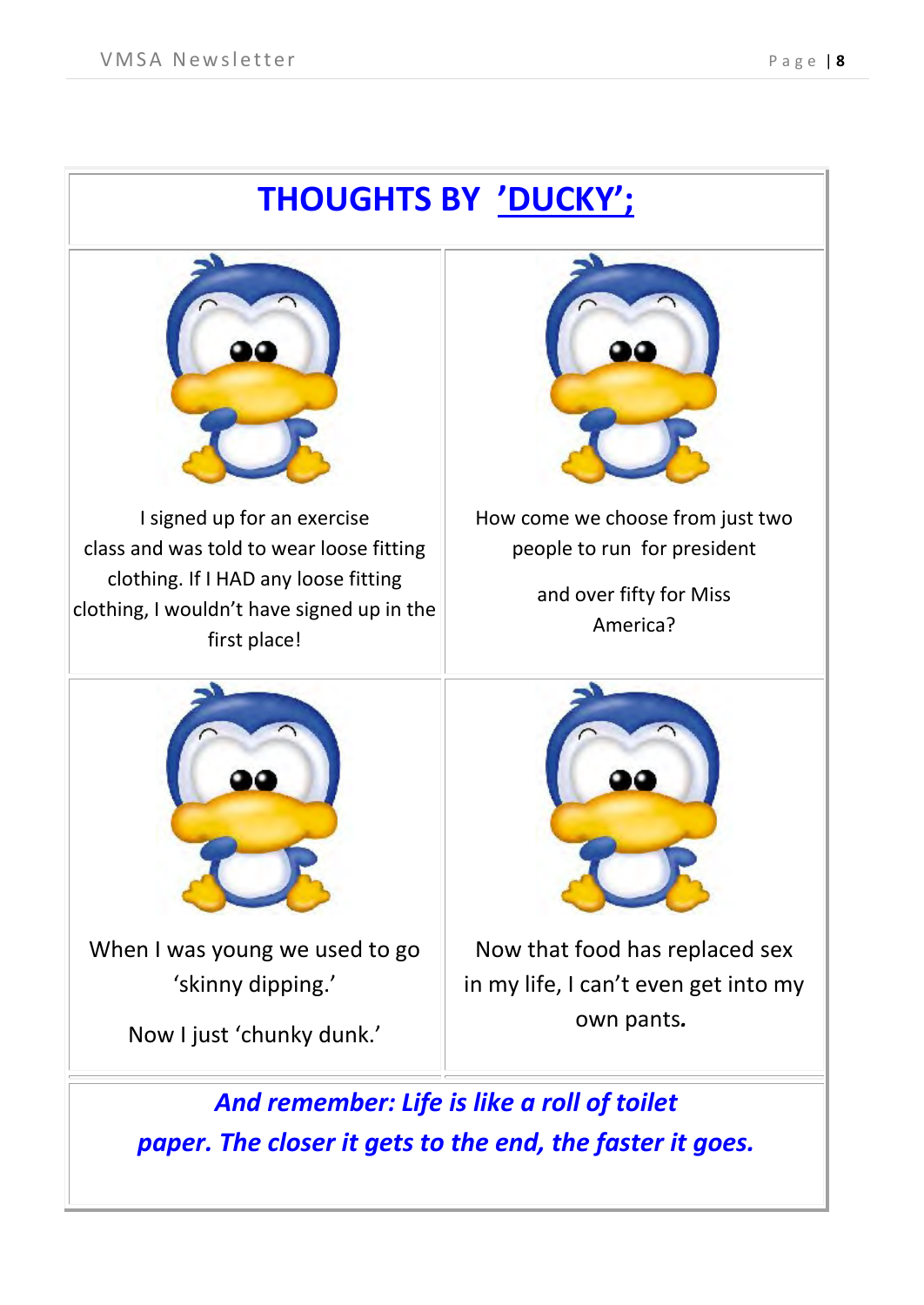# <span id="page-8-0"></span>**HUME SHED (SUNBURY)**





*Anzac Day is a day that ex-Servicemen and their families hold special and we extend a notice that the Men's Shed is there for them in our Community.* 





*Dale Wilkes switched allegiances from IT to* 

*display talent and patience in making wooden models and well done Dale!*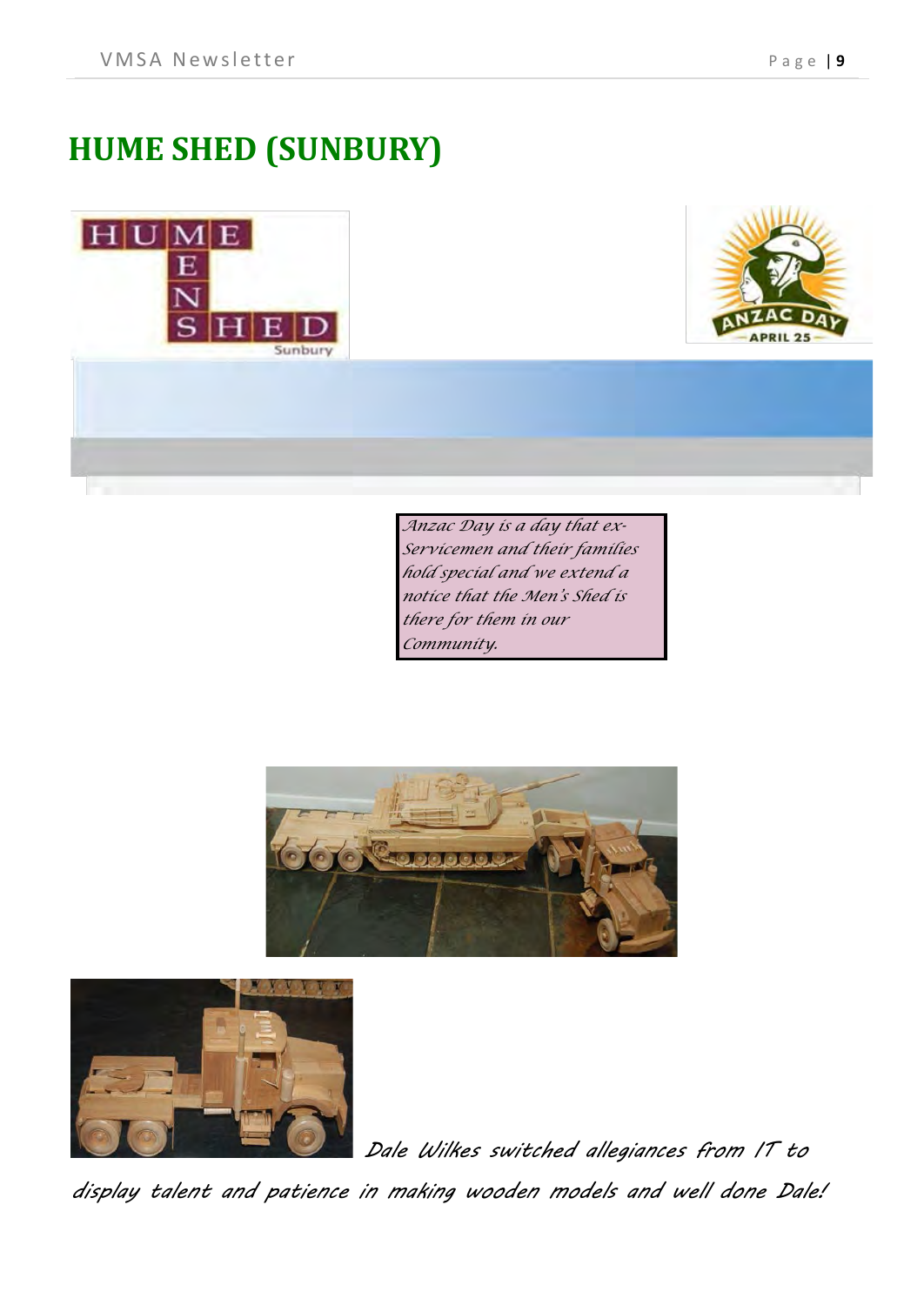## UPCOMING EVENTS

#### **The next VMSA Gathering will be held on**

• **Oct 14th 2016 in Geelong area.** 

### **9.30 for a 10 am start at the Club Italia at Moolap**

## **515 Bellarine Hwy, Moolap VIC 3221**

**VMSA will conduct the Annual general Meeting at 3pm** 



**The following information and documents will be available at the end of August.**

• **Notice of Motions, VMSA Committee nomination forms, Delegation / Proxy forms.**

**Please note only financial Sheds can vote or nominate at the VMSA AGM.**

**Contact Barry Watson VMSA Treasurer to ensure you are financial by September 15th.** 

**[treas@vmsa.org.au](mailto:treas@vmsa.org.au)**

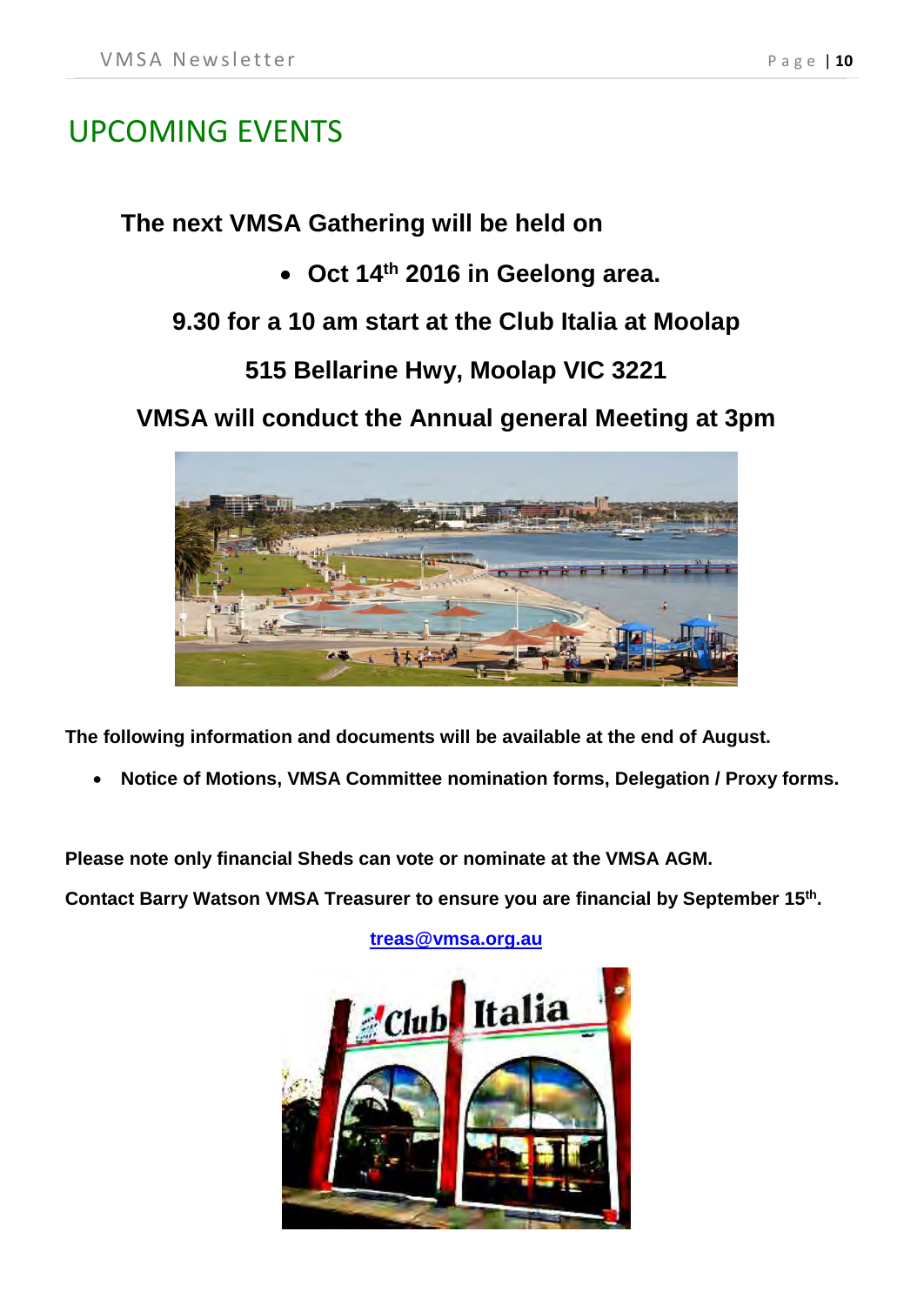# <span id="page-10-0"></span>**VMSA FACEBOOK**

The VMSA has established a Facebook Page for sheds to list any surplus items they wish to donate to other sheds, or to promote activities the sheds are involved in – such as special projects or builds, markets, fete's, health expo's or just fundraisers.

Please note this is not the avenue if you wish to sell your surplus good, it is only if you want to donate the goods. There are plenty of sites available such as eBay or Gumtree if you are looking to sell an item.

We now have 161 members on the page, that are getting access to the latest information on what other sheds are doing, and on the goods that are being donated.

Is your shed one of the 161 or is your shed missing out on this information?

To be part of this group go to https://www.facebook.com/groups/376075325824722

or search for **VMSA – Public Notices** and join.

Happy posting.

#### **Membership Enquiries**

### **Please contact the VMSA Secretary on sec@vmsa.org.au**

# <span id="page-10-1"></span>**GIPPSLAND CLUSTER MEETING**

South Gippsland Cluster meeting in Korumburra



Member Sheds receive Ozito tools and equipment at the Cluster meeting

The South Gippsland Cluster met in Korumburra and there was a lively discussion on a variety of issues of interest to sheds. VMSA committee member Barbara Look lead the day introducing John Fleming from the Nyora shed who displayed his wife's beautiful XK Jaguar. John also gave a wonderful talk on the famous London to Brighton Rally of cars built prior to 1906.